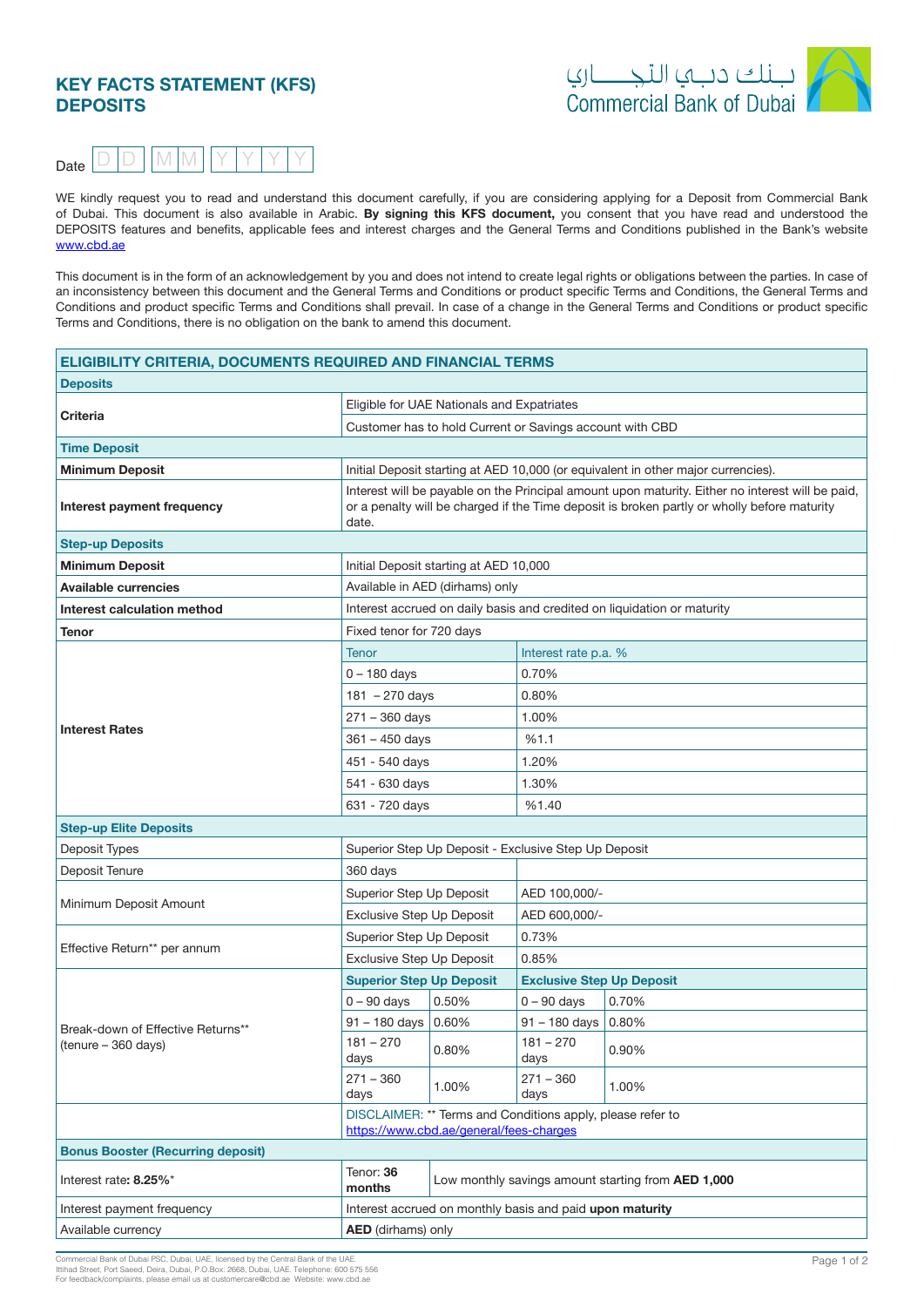| <b>Premium Saver Deposit</b>                                                                           |                                                                                                                                          |  |                                        |  |
|--------------------------------------------------------------------------------------------------------|------------------------------------------------------------------------------------------------------------------------------------------|--|----------------------------------------|--|
| Tenor - 18 Months                                                                                      | Low monthly<br>savings<br>Choose your monthly deposit amounts starting from AED 5,000 per month.<br>amount<br>starting from<br>AED 5,000 |  |                                        |  |
| Available in AED (dirhams) only.                                                                       | High returns on average balances up to 1.40% at the end of 18 months (T&Cs apply)                                                        |  |                                        |  |
| <b>Unit Time Deposit</b>                                                                               |                                                                                                                                          |  |                                        |  |
| Available currencies                                                                                   | Available in AED (dirhams) only.                                                                                                         |  |                                        |  |
| Minimum Deposit Amount                                                                                 | AED 100,000                                                                                                                              |  |                                        |  |
| Minimum Partial premature Withdrawal Amount                                                            | AED 10,000 And its multiple thereafter                                                                                                   |  |                                        |  |
| Minimum remainder balance after partial<br>premature Withdrawal Amount                                 | AED 10,000                                                                                                                               |  |                                        |  |
| Tenor                                                                                                  | Interest Rates% p.a.                                                                                                                     |  |                                        |  |
| 6 Months                                                                                               | 0.40%                                                                                                                                    |  |                                        |  |
| 1 Year                                                                                                 | 0.55%                                                                                                                                    |  |                                        |  |
| Deposit Booked for 6 M Tenor                                                                           | Period completed                                                                                                                         |  | Unit Time deposit Interest rate % p.a. |  |
| Unit Time deposit is not offered for these                                                             | 7 Days                                                                                                                                   |  | 0.00%                                  |  |
| tenors. Hence the interest rates are provided for<br>computing interest on premature withdrawal / unit | 1 Month                                                                                                                                  |  | 0.00%                                  |  |
| withdrawal purpose only.                                                                               | >1 Month up to 2 Months                                                                                                                  |  | 0.10%                                  |  |
|                                                                                                        | >2 Months up to 4 Months                                                                                                                 |  | 0.15%                                  |  |
|                                                                                                        | $>$ 4 Months - up to $<$ 6 Months                                                                                                        |  | 0.20%                                  |  |
| Deposit Booked for 1 Yr. Tenor                                                                         | Period completed                                                                                                                         |  | Unit Time deposit Interest rate % p.a. |  |
| Unit Time deposit is not offered for these                                                             | 7 Days                                                                                                                                   |  | 0.00%                                  |  |
| tenors. Hence the interest rates are provided for<br>computing interest on premature withdrawal / unit | 1 Month                                                                                                                                  |  | 0.00%                                  |  |
| withdrawal purpose only.                                                                               | >1 Month up to 2 Months                                                                                                                  |  | 0.10%                                  |  |
|                                                                                                        | >2 Months up to 4 Months                                                                                                                 |  | 0.15%                                  |  |
|                                                                                                        | 0.20%<br>$>$ 4 Months - up to $<$ 6 Months                                                                                               |  |                                        |  |

### **:DISCLAIMERS**

1. All Fees mentioned above & on Bank's website are inclusive of Value Added Tax (VAT) unless stated separately. A VAT of 5% shall be

applicable on all Fees levied by the Bank and will be billed along with the Fee and charged in the monthly Statement of Accounts (SOA). 2. For detailed fees and charges, including add-on/optional account related services please refer to https://www.cbd.ae/general/fees-charges

#### **:WARNING**

1. Incase customer prematurely liquidates his time deposit, he/she will not be eligible for any interest pay out.

#### **COOLING PERIOD:**

Bank provides a 'Cooling Period' of five (5) business days from the date of signing the contract for you to decide if you wish to continue to avail the Deposit you have applied for. During this 5-day period you can choose to withdraw from the Deposit and the bank will refund any closure charges/fees arising within the cooling period.

### **General Notices:**

- 1. The Bank reserves the right to decline any customer application at its sole discretion.
- 2. The above product criteria is subject to CBD's approved product policy.
- 3. CBD terms and conditions apply https://www.cbd.ae/general/terms-conditions
- 4. The Bank reserves full-unrestricted rights to modify the terms & conditions offered and revise the rates applied on Fees and Interest Charges at any time by giving a written notice to the customers registered contact details with sixty (60) days prior notice of effecting such changes wherever applicable.

I hereby acknowledge that I have read this Key Facts Statement and fully understand the Features, Benefits, Fees, limitations, obligations, cooling off period, waiver of cooling off period, Interest Charges and associated Terms and Conditions made available to me via https://www.cbd.ae/general/terms-conditions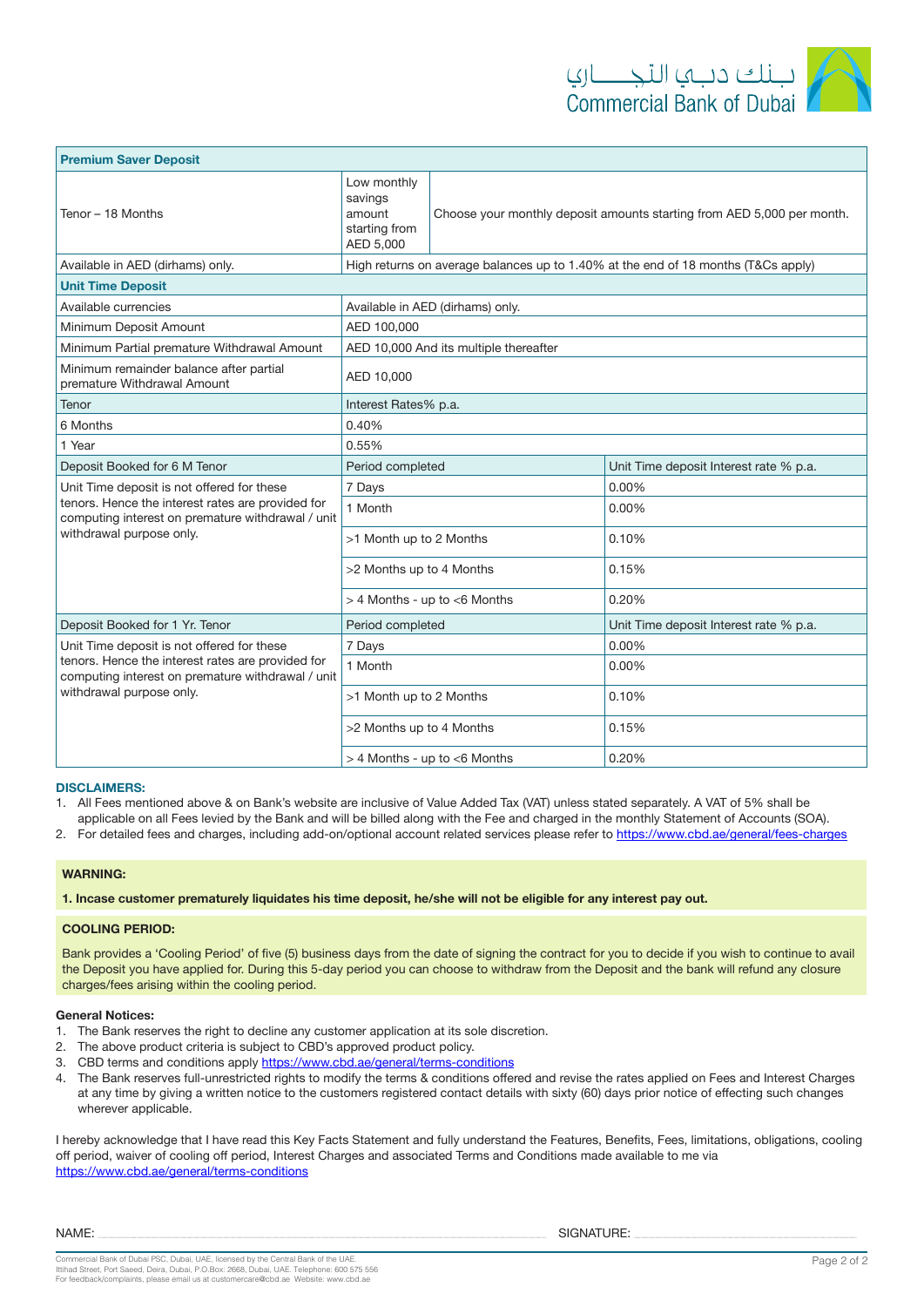

| 잎 |
|---|
|---|

إذا كنت تفكر في التقدم بطلب ودیعة من بنك دبي التجاري، نطلب منك قراءة وفهم هذه الوثیقة بعنایة والمتاب العالق بعنای بعنای الحقائق الرئیسیة، فإنك تقر بأنك قد قرأت وفهمت مزايا وفوائد الودائع والرسوم المطبقة، ورسوم الفائدة، والشروط والأحكام العامة المنشورة على الموقع الإلكتروني للبنك www.cbd.ae

تأتي ھذه الوثیقة في شكل إقرار من جانبك، ولا تھدف إلى إنشاء حقوق أو التزامات قانونیة بین الطرفین. وفي حالة وجود تضارب بین ھذه الوثیقة والشروط والأحكام العامة أو ٍ الشروط والأحكام الخاصة بالمنتج، عندئذ تسود الشروط والأحكام العامة والشروط والأحكام الخاصة بالمنتج. في حالة حدوث تغییر في الشروط والأحكام العامة أو الشروط والأحكام ً الخاصة بالمنتج، لن یكون البنك ملزما بتعدیل ھذه الوثیقة.

| معايير الأهلية والوثائق المطلوبة ومميزات المنتج والرسوم والمصاريف                         |                                                                                                   |                                                                                                                                       |                                                         |       |  |  |
|-------------------------------------------------------------------------------------------|---------------------------------------------------------------------------------------------------|---------------------------------------------------------------------------------------------------------------------------------------|---------------------------------------------------------|-------|--|--|
| الودائع                                                                                   |                                                                                                   |                                                                                                                                       |                                                         |       |  |  |
| المعايير                                                                                  |                                                                                                   | مواطنو الإمارات العربية المتحدة والمقيمون في الإمارات العربية المتحدة                                                                 |                                                         |       |  |  |
| الوثائق المطلوبة                                                                          |                                                                                                   | يلزم أن يكون لدى العميل حساب جاري أو حساب توفير لدى بنك دبي التجاري.                                                                  |                                                         |       |  |  |
| ودائع لأجل                                                                                |                                                                                                   |                                                                                                                                       |                                                         |       |  |  |
| الحد الأدنى للوديعة                                                                       |                                                                                                   | تبدأ قيمة الوديعة الأولية من مبلغ وقدره 10,000 درهم إماراتي (أو ما يكافئه بالعملات الرئيسية الأخرى).                                  |                                                         |       |  |  |
| تكرار دفع الفوائد                                                                         | الاستحقاق.                                                                                        | يجب دفع فائدة على المبلغ الأساسي عند الاستحقاق لن يتم دفع أي فائدة، أو فرض أي غرامة إذا تم كسر الوديعة لأجل جزئيًا أو كليًا قبل تاريخ |                                                         |       |  |  |
|                                                                                           | الودائع ذات الفائدة المتزايدة [Step-up]                                                           |                                                                                                                                       |                                                         |       |  |  |
| الحد الأدنى للوديعة                                                                       | تبدأ قيمة الوديعة الأولية من مبلغ وقدره 10,000 در هم إماراتي فقط لا غير ِ                         |                                                                                                                                       |                                                         |       |  |  |
| العملات المتاحة                                                                           |                                                                                                   | متاحة بعملة الدرهم الإماراتي فقط<br>تَستحق الفوائد على أساس يومي وتُقيّد عند التصفية أو الاستحقاق.                                    |                                                         |       |  |  |
| طريقة احتساب الفائدة                                                                      |                                                                                                   |                                                                                                                                       |                                                         |       |  |  |
| المدة                                                                                     | مدة ثابتة لمدة 720 يوم.                                                                           |                                                                                                                                       |                                                         |       |  |  |
|                                                                                           | المدة                                                                                             |                                                                                                                                       | سعر الفائدة السنوي ٪                                    |       |  |  |
|                                                                                           | 180-0 يوم                                                                                         |                                                                                                                                       | 0.70%                                                   |       |  |  |
|                                                                                           | 270-181 بوم                                                                                       |                                                                                                                                       | 0.80%                                                   |       |  |  |
|                                                                                           | 360-271 يوم                                                                                       |                                                                                                                                       | 1.00%                                                   |       |  |  |
|                                                                                           | 450-361 يوم                                                                                       |                                                                                                                                       | $1.1\%$                                                 |       |  |  |
|                                                                                           | 451-540 بوم                                                                                       |                                                                                                                                       | 1.20%                                                   |       |  |  |
|                                                                                           | 630-541 پوم                                                                                       |                                                                                                                                       | 1.30%                                                   |       |  |  |
|                                                                                           | 720-631 يوم                                                                                       |                                                                                                                                       | 1.40%                                                   |       |  |  |
|                                                                                           | وديعة النخبة ذات الفائدة المتزايدة [Step-up Elite]                                                |                                                                                                                                       |                                                         |       |  |  |
| وديعة سوبيريور ذات الفائدة المتزايدة ـ وديعة إكسلوسف ذات الفائدة المتزايدة<br>نوع الوديعة |                                                                                                   |                                                                                                                                       |                                                         |       |  |  |
| مدة الوديعة                                                                               | 360 پوم                                                                                           |                                                                                                                                       |                                                         |       |  |  |
|                                                                                           | وديعة سوبيريور ذات الفائدة المتزايدة [Superior Step Up]                                           |                                                                                                                                       | -/100,000 در هم إماراتي                                 |       |  |  |
| الحد الأدني لمبلغ الوديعة                                                                 | وديعة إكسلوسف ذات الفائدة المتزايدة [Exclusive Step Up]                                           |                                                                                                                                       | -/600,000 در هم إماراتي                                 |       |  |  |
|                                                                                           | وديعة سوبيريور ذات الفائدة المتزايدة [Superior Step Up]                                           |                                                                                                                                       | 0.73%                                                   |       |  |  |
| العائد الفعلى** سنويًا                                                                    | وديعة إكسلوسف ذات الفائدة المتزايدة [Exclusive Step Up]<br>0.85%                                  |                                                                                                                                       |                                                         |       |  |  |
| تفاصيل العائد الفعلى **<br>(المدة360- يوم)                                                | وديعة سوبيريور ذات الفائدة المتزايدة [Superior Step Up]                                           |                                                                                                                                       | وديعة إكسلوسف ذات الفائدة المتزايدة [Exclusive Step Up] |       |  |  |
|                                                                                           | 90-0 يوم                                                                                          | $0.50\%$                                                                                                                              | 90-0 يوم                                                | 0.70% |  |  |
|                                                                                           | 180-91 يوم                                                                                        | 0.60%                                                                                                                                 | 180-91 يوم                                              | 0.80% |  |  |
|                                                                                           | 181-270 يوم                                                                                       | 0.80%                                                                                                                                 | 270-181 يوم                                             | 0.90% |  |  |
|                                                                                           | 271-360 يوم                                                                                       | 1.00%                                                                                                                                 | 360-271 يوم                                             | 1.00% |  |  |
|                                                                                           | إخلاء مسؤولية: ** تُطبَّق الشروط والأحكام يرجى الرجوع إلى https://www.cbd.ae/general/fees-charges |                                                                                                                                       |                                                         |       |  |  |
| وديعة بونس بوستر المتكررة                                                                 |                                                                                                   |                                                                                                                                       |                                                         |       |  |  |
| $*8.25\%:$ سعر الفائدة                                                                    | يبدأ أقل مبلغ ادخار شهري من 1,000 در هم إماراتي<br>المدة: 36 شهر                                  |                                                                                                                                       |                                                         |       |  |  |
| تكرار سداد الفائدة                                                                        | تُستحق الفائدة على أساس شهر ي وتدفع عند الاستحقاق.                                                |                                                                                                                                       |                                                         |       |  |  |
| العملة المتاحة                                                                            | در هم إمار اتي فقط لا غير                                                                         |                                                                                                                                       |                                                         |       |  |  |
|                                                                                           |                                                                                                   |                                                                                                                                       |                                                         |       |  |  |

نك دبي النجار ي ش م ع، دبي ، الإمار ات العربية المنحدة مر خص من قبل مصرف الإمار ات العربية المنحدة المركز ي.<br>نارع : الاتحاد بور سعيد دبورة دبي، مسنوق بريد: 2668، دبي، الإمارات العربية المنحدة<br>فاتف: 360675556، للاقتراحات/ا